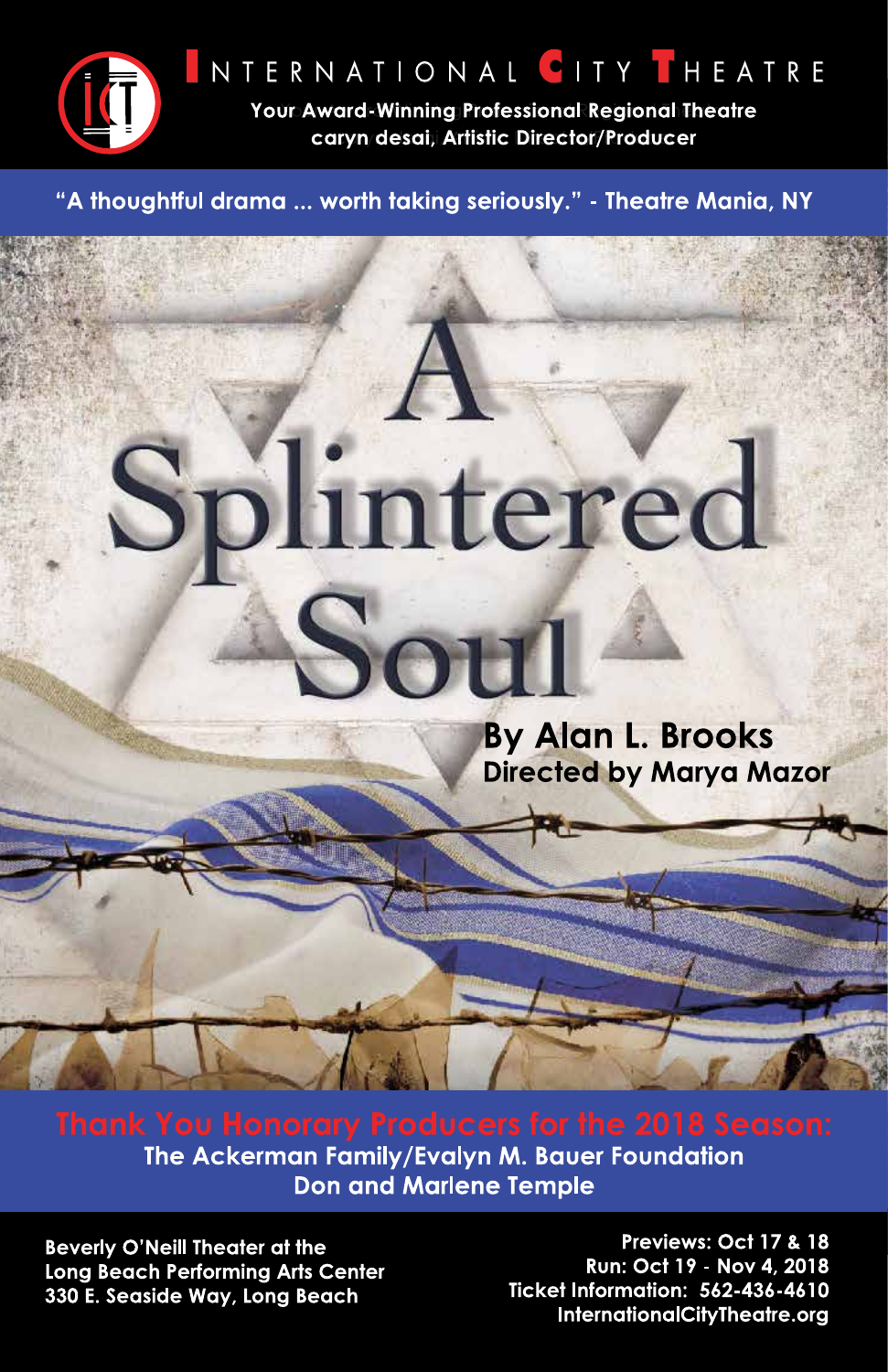

*A Note from the Artistic Director/Producer, caryn desai*

Welcome to our final production for our 33<sup>rd</sup> Season! We look forward to sharing our upcoming 34<sup>th</sup> Anniversary Season for 2019 with you, opening with fun music from the 50's and 60's in LIFE COULD BE A DREAM and ending with another musical with the songs and stories of Billie Holiday in her last concert: LADY DAY AT EMERSON'S BAR AND GRILL. In between we have a classic by Arthur Miller, a World Premiere Comedy, and a thoughtful play of hope and love. Our season of Music, Merriment and Meaning has something for everyone. However, the benefit of subscribing to the entire 5-show season is opening yourself to a diverse array of experiences to help us all grow, connect and share together!

As playwright and screenwriter, David Mamet has said: "Theatre matters. It is where people have gone for centuries to hear the truth." Theatre is special – a time spent together – yet alone with your thoughts about the work and how it impacts you. It is an individual experience. It is a communal experience. And that's the power of art and the power of the artists who give of themselves completely. As TS Elliot said "Costing nothing less than everything."

Your support as a subscriber also makes our six education programs possible. When students are introduced to theatre, it opens windows of understanding for themselves and for the world. Here are a couple of comments from students experiencing live theatre for the first time:

"This was so inspiring. I hope I can see more plays."

"I found something inside myself I didn't know existed."

We have so many wonderful comments from children, teachers and seniors who have benefitted from our six education programs but we can't do it without you. Thank you for your support and thank you for making a difference to those we serve.

As we wrap up our 2018 season and on behalf of my caring, extraordinary Board of Directors and staff (with whom I am personally blessed to work with daily), I wish you and yours a wonderful holiday season and a very healthy, exciting theatre-going New Year! See you in 2019!

# **ictlongbeach.org/subscriptions**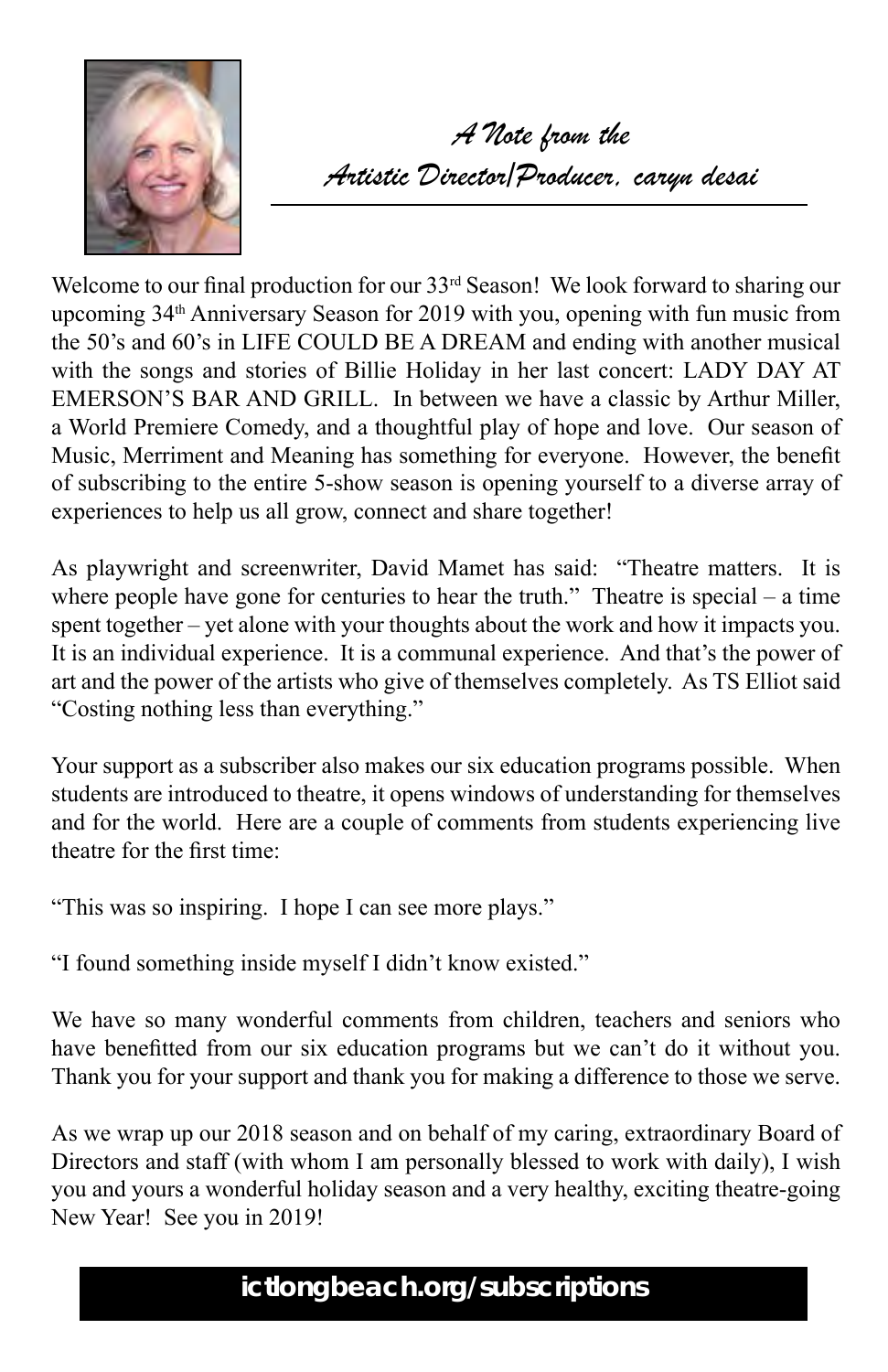#### **THEATRE STAFF**

Artistic Director/Producer: caryn desai Box Office Manager: Denis Nigos Administrative Assistant: Jordan Gohara Marketing Associate: Amber Guttilla Development Associate: Kim Naruszewicz Accounting: Ketan R. Sheth, An Accountancy Corporation Publicist: Lucy Pollak Program Designer: Denis Nigos Graphic Designer: Tressa Reddy

#### **ICT BOARD OF DIRECTORS 2018**

#### **Executive Committee**

Louis H. Altman, Esq. – President James P. Preusch – Past President Dr. Minnie Douglas – Vice President Lyn Pohlmann – Vice President Gail Wasil – Vice President Douglas Charchenko – Treasurer Julie Mendell – Secretary

#### **Members**

Ronald Chatman Wayne Cheng Steve Dodge Nancy Ackerman Gaines Hon. Lena Gonzalez Hon. Don Knabe (ret.) A. Stephanie Loftin, Esq. Hon. Bonnie Adler Lowenthal (ret.)

John Mendell Dr. Sharon Valear Robinson Hon. Carol Rose Kurt Schulzman Renee Simon Marcus Tyson Dr. Felton Williams David Zanatta

Board Emeritus: Anne Cook, Gary R. Fox

Shashin Desai, Founding Artistic Director/Producer

#### ICT SALUTES OUR PAST BOARD PRESIDENTS

James P. Preusch William H. Collier, Jr., Esq. Mort Stuhlbarg Larry Uyeda

Dr. Freda Hinsche Otto George Medak Leonard Simon Mike Davis Alex Bellehumeur

Anne Cook Steve Dodge Dr. Bernie Landes Gary R. Fox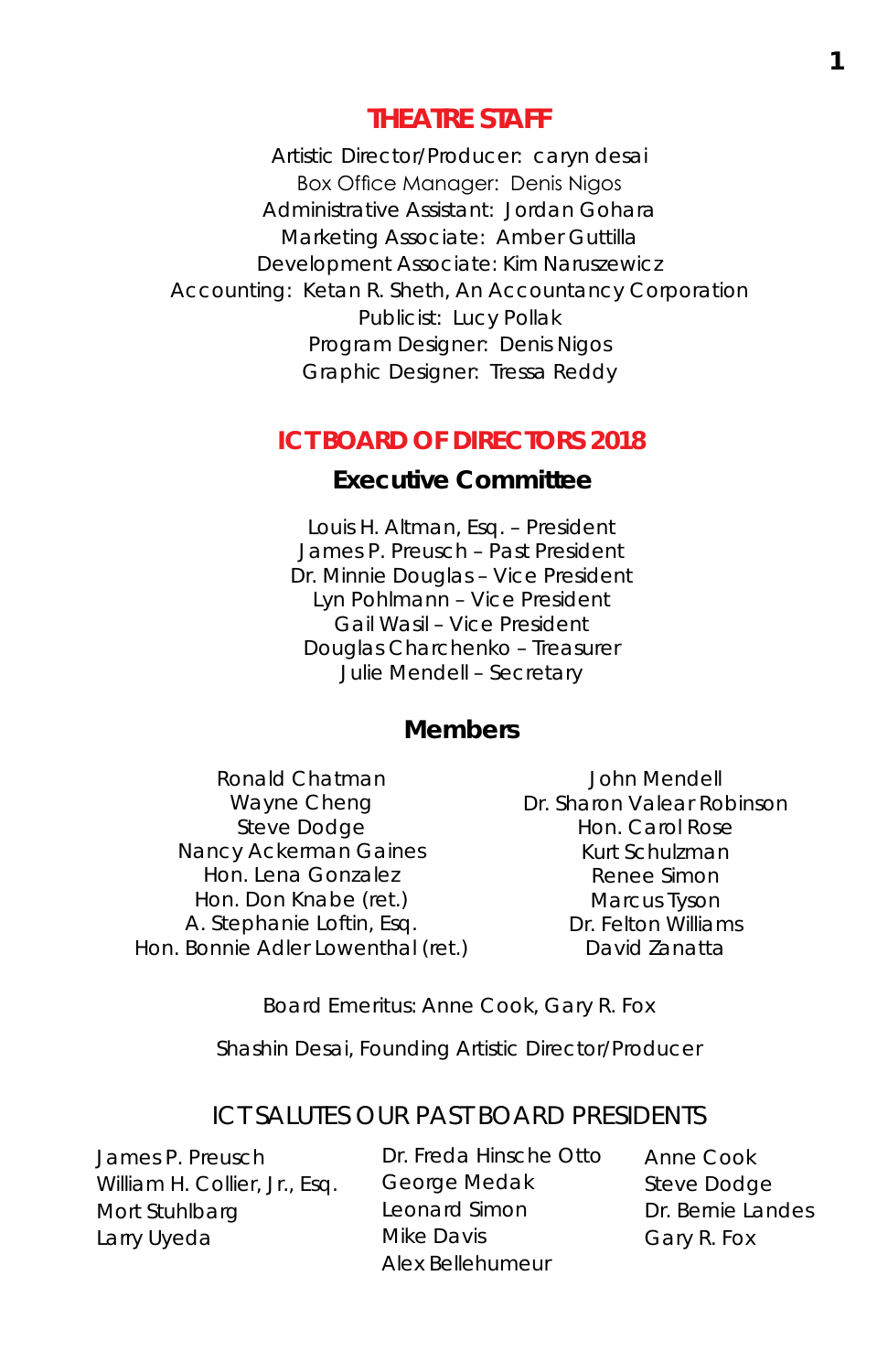# **2 International City Theatre**



presents

by Alan L. Brooks

Previews: Oct 17 & 18 Opening Night: Oct 19 Performances through Nov 4 Thurs-Sat and Previews at 8 p.m. Sundays at 2 p.m.

## **PRODUCTION**

Artistic Director/Producer: caryn desai Director: Marya Mazor Scenic Designer: Yuri Okahana Lighting Designer: Donna Ruzika Resident Costume Designer: Kim DeShazo Sound Designer: Dave Mickey Resident Property Designers: Patty and Gordon Briles Resident Hair and Wig Designer: Anthony Gagliardi Production Stage Manager: John Freeland, Jr. \* Assistant Stage Manager: Jeffree J. Davis Resident Casting Director: Michael Donovan, CSA Casting Associate: Richie Ferris, CSA Master Electrician: Mike Colleary Photographer: Tracey Roman House Manager: Sandy Willey House Staff: Fannie Daly

## **CAST** (In Alphabetical Order)

| Gerta                        | Allison Blaize       |
|------------------------------|----------------------|
| Countess Minassi/Sadie/Sarah | Madeleine Falk       |
| Elisa                        | <b>Ouinn Francis</b> |
| Judge Martin Levinsky        | Louis A. Lotorto *   |
| Mordechi                     | Nathan Mohebbi       |
| Rabbi Simon Kroeller         | Stephen Rockwell *   |
| Harold                       | <b>Brandon Root</b>  |
| Sol/Leo                      | Jon Weinberg *       |
|                              |                      |

\*Member of Actors' Equity Association, the Union of Professional Actors and Stage Managers in the United States

**Setting:** 1947 Simon's San Francisco apartment **Approximate Running Time:** Two hours plus a 15-minute intermission

**Alan L. Brooks (Playwright)** "Peace is not an absence of war, it is a virtue, a state of mind, a disposition for benevolence, confidence and justice." (Baruch Spinoza) Alan is a Long Beach resident who has a great appreciation for the ICT and what it brings to the community including educational programs. He has admired greatly many of their productions including, most recently, "Cardboard Piano." He wonders why more people do not admire this gem. He is honored to be given the rare opportunity to have his production produced here. Thank you caryn! Born in 1942 he grew up with a great awareness of the events in Europe in that decade and beyond. As his surviving relatives came to America,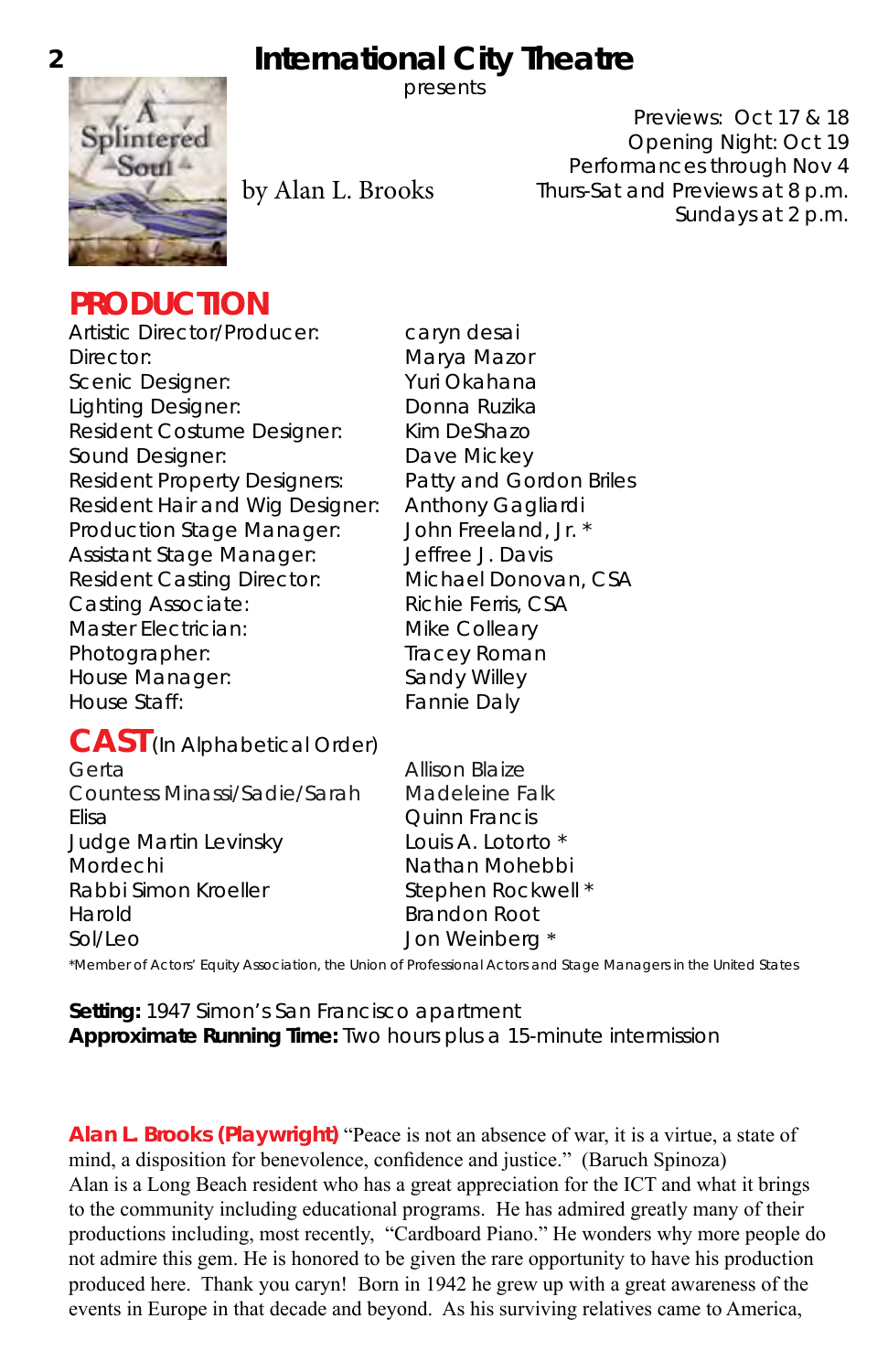he met and grew up among the brothers and sisters of the characters in this play. He learned 3 that the holocaust is the gift that keeps on giving to generation after generation! The loss of memory of these events by the younger generations is a concern. It is hoped that this play can contribute to an awareness of the Holocaust in the future. A special thanks to Rosecarrie, my dear wife, who gives me wonderful support.

**Marya Mazor (Director)** is an award-winning and critically acclaimed theatre director. Marya recently directed Donald Margulies' *The Model Apartment* for The Geffen Playhouse, *Tribes* at The Chance Theater (OC Register Best Play 2017) and *Pure Confidence* for Lower Depth Theatre Ensemble. Other recent productions include *Ivy & Bean* at South Coast Rep, *Out of Our Father's House* for the Edinburgh Fringe, *That Pretty Pretty... or the Rape Play* at Son of Semele, *Mad Forest* at the Open Fist, *The English Bride* at the Road, and *The Goat* at The Chance (LA Times Critic's Pick) as well as *Aladdin* for Disney Cruise Lines. Her short film, *The Winged Man*, written by Oscar nominee Jose Rivera, was part of AFI's Directing Workshop for Women and played festivals worldwide. She is developing a first feature film, MOXIE. Her production of *The Rescued* by Julie Marie Myatt is now playing at the Road in North Hollywood to wide critical acclaim. Marya spent six years as a show director for Disney. She also has directed at The Long Wharf, Pasadena Playhouse, New York Stage & Film, Nada, Dixon Place, Main Street Theatre, Circle X, The Boston Court, and Berkeley Repertory Theatre, among others. Marya founded Voice & Vision theater in New York, which she ran for 10 years. She was an NEA/TCG Directing Fellow and holds an M.F.A. from Yale. She has taught at Pepperdine, UCLA, The New School, Fordham and other colleges.



**Allison Blaize (Gerta)** is so excited to be back at International City Theatre! She was last seen as *"*Chris*"* in *Cardboard Piano* at ICT. Other credits include: *Stupid Kid* (The Road Theatre); *The Play About the Baby* (The Road); *A Delicate Ship* (The Road-alternate cast); *Secure Storage* (Hollywood Fringe 2017); *No Place to be Somebody* (LATC), *Wet Hot American Summer: the Play* (Garage Theatre), *The American Clock,* and *Rx.* She has recently completed her first pilot and 2 indie

features in 2017. She was also the overall winner of the 2017 Triforce Monologue Slam 2017 in Los Angeles. Allison is so excited to tell this beautiful story and honored to be a part of this insightful cast. www.allisonblaize.com



**Madeleine Falk (Countess Minassi/Sadie/Sarah)** was born and raised on a chicken farm in Sweden. After flying the coop, she trained as a dancer and ended up traveling the world as a Circus/Variety performer. Madeleine relocated to Los Angeles when she decided to focus on acting. She is very happy to be back at the ICT where she previously performed in *A Christmas Carol*. Some of her other theatre favorites are *Detective Story* at The Marilyn Monroe Theatre, *At Long Last Leo* and *Greetings!* at

The Group Repertory Theatre. Madeleine has appeared in several TV Shows, Independent Movies and Commercials. Her pride and joy is her family; Louis, Gabby & Alex. www.madeleinefalk.net



**Quinn Francis (Elisa)** is San Francisco native and a recent graduate of UCLA's School of Theater, Film and Television where she received a BA in Theater. She performed in productions of *The Kentucky Cycle, The Two Cities Project* in a co-production with LAMDA and *Gamers,* which also had a run at the Hollywood Fringe Festival. While at UCLA, she performed in several student films and independent projects such as *Soul Dance* (dir.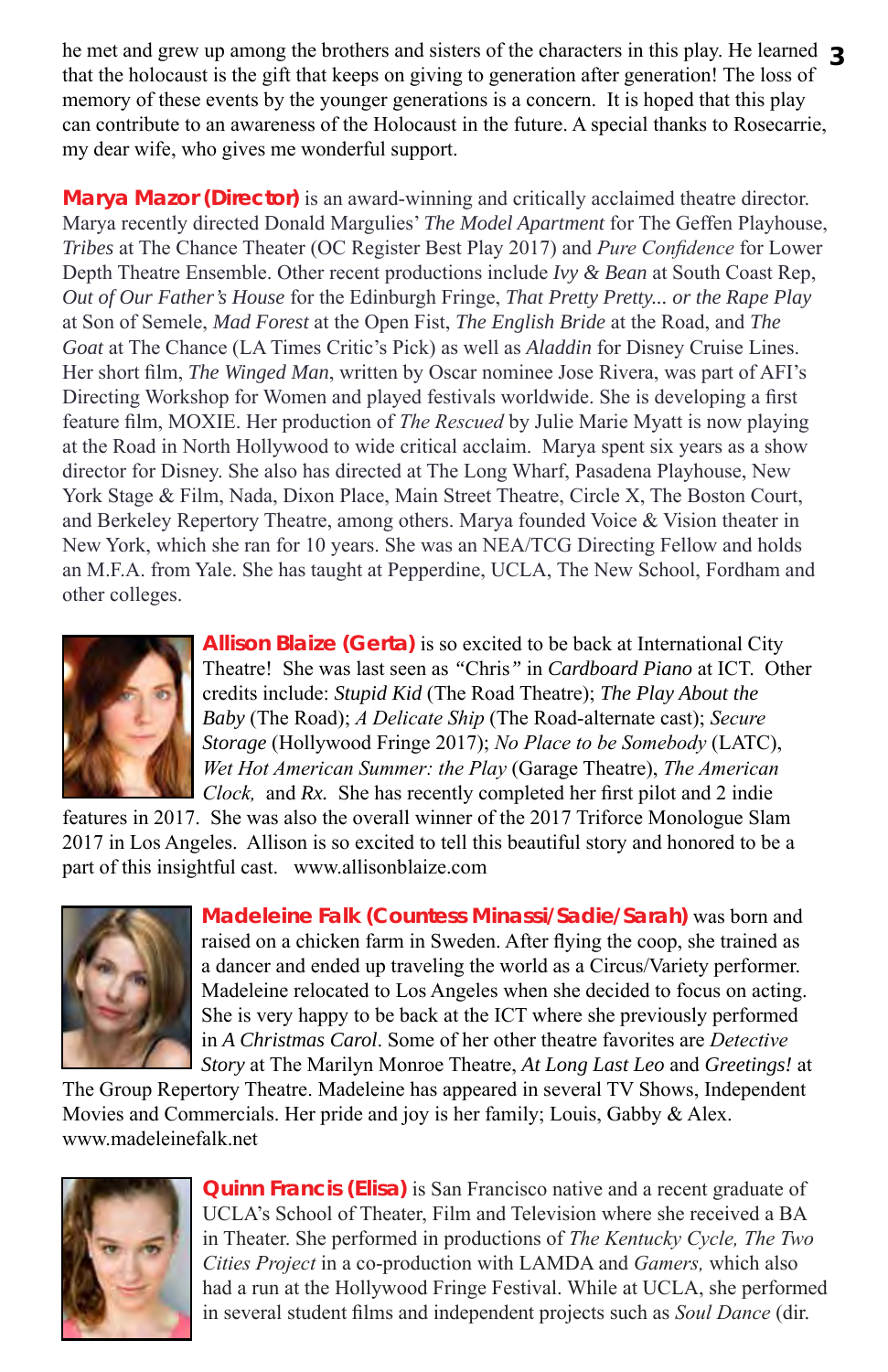Stefan Wanigatunga) and *La Tijera* (dir. Steven Ounanian and Joanne Wardrop) and was the recipient of the Ian McKellen Acting Award. She was featured in a production of *A Midsummer Night's Dream* at Walt Disney Concert Hall last fall and was also a guest star on a recent episode of Investigation Discovery's *Murder Among Friends*. www.quinncelinefrancis.com.



**Louis A. Lotorto (Judge Martin Levinsky)** is thrilled to return to ICT after donning mustaches, dialects and hats in *The 39 Steps* earlier this season, winning a Scenie Award for his performance as Man #1. ICT audiences might also remember his appearances in *A Nervous Smile* and *Bright Ideas* in seasons past. A proud member of Actors' Equity Association, Louis has worked professionally in regional theatre for 30 years. Credits include the Royal National Theatre Tour of *An Enemy of the People* with Sir

Ian McKellen at the Ahmanson, The Shakespeare Theatre Company in D.C. (Helen Hayes Award Nominee for Ariel in *The Tempest*)*,* the Oregon Shakespeare Festival, the Berkeley Shakespeare Festival, ACT in Seattle, Portland Center Stage, Artists Repertory Theatre, Berkeley Repertory Theatre, San Jose Repertory Theatre, South Coast Repertory Theatre, A Noise Within (Ovation Award Nominee for Camille in *A Flea in Her Ear*), North Coast Repertory Theatre and the Colony Theatre where he was a company member for 5 years, winning a Scenie Award for his performance as Tom Wingfield in *The Glass Menagerie*. Find out more at www.louislotorto.com



**Nathan Mohebbi (Mordechi)** Film/TV Credits: *Masters of Sex* (Showtime), *Ellen More or Less* (NBC), *Chasing Life* (ABC Family), *Child of God* (dir. James Franco), *Neighbors* (Universal Studios). LA Theatre Credits: *The Boy From Oz* (Celebration Theatre), *Funny Girl* (3DTheatricals), *Wolves* (Celebration Theatre). He can be seen in the new TV series, *SIDESWIPED* (YouTube Red) as well as in the short film, *MagicH8ball*. He is repped by Ran Frazier (Authentic Management).



**Stephen Rockwell (Rabbi Simon Kroeller)** is thrilled to be returning to ICT where he was last seen as Vanya in *Vanya & Sonya & Masha & Spike*. He was a Resident Artist at A Noise Within Theatre Company in Pasadena for over 20 years where he was seen in dozens of shows. Some favorites: Bob Cratchit in *A Christmas Carol*, The Gentleman Caller in *The Glass Menagerie* and Freddie in *Noises Off*. Other theatres in LA include Antaeus, The Actors' Co-op, Loft Ensemble, The Group Rep, The Fremont Center

Theatre and Theatricum Botanicum. Stephen also spent seven years with the Hudson Valley Shakespeare Festival in upstate NY. Television credits include; *Chasing Life*, *The Soul Man*, *Rodney*, *Malcolm in the Middle*, *ER*, *The Drew Carey Show* and *3rd Rock from the Sun*. Stephen is an adjunct professor of acting at the American Musical and Dramatic Academy in LA. Mr. Rockwell received a BA in Drama from Vassar College in Poughkeepsie, NY and an MFA in Acting from the American Conservatory Theatre in SF, CA.



**Brandon Root (Harold)** excitedly debuts with ICT! A recent graduate of UCLA's Ray Bolger Musical Theatre Program, Brandon has performed professionally with Opera UCLA in *The Mother of Us All* and 5 Star Theatricals in *Peter Pan*. While at UCLA, he appeared in Euripides' *Helen, Lainie Kazan's Cabaret, Working The Musical,* and *Our Country's Good.* Onscreen, General Mills recently featured Brandon in a commercial for Reese's Puffs, and he stars in two USC student films soon to be released.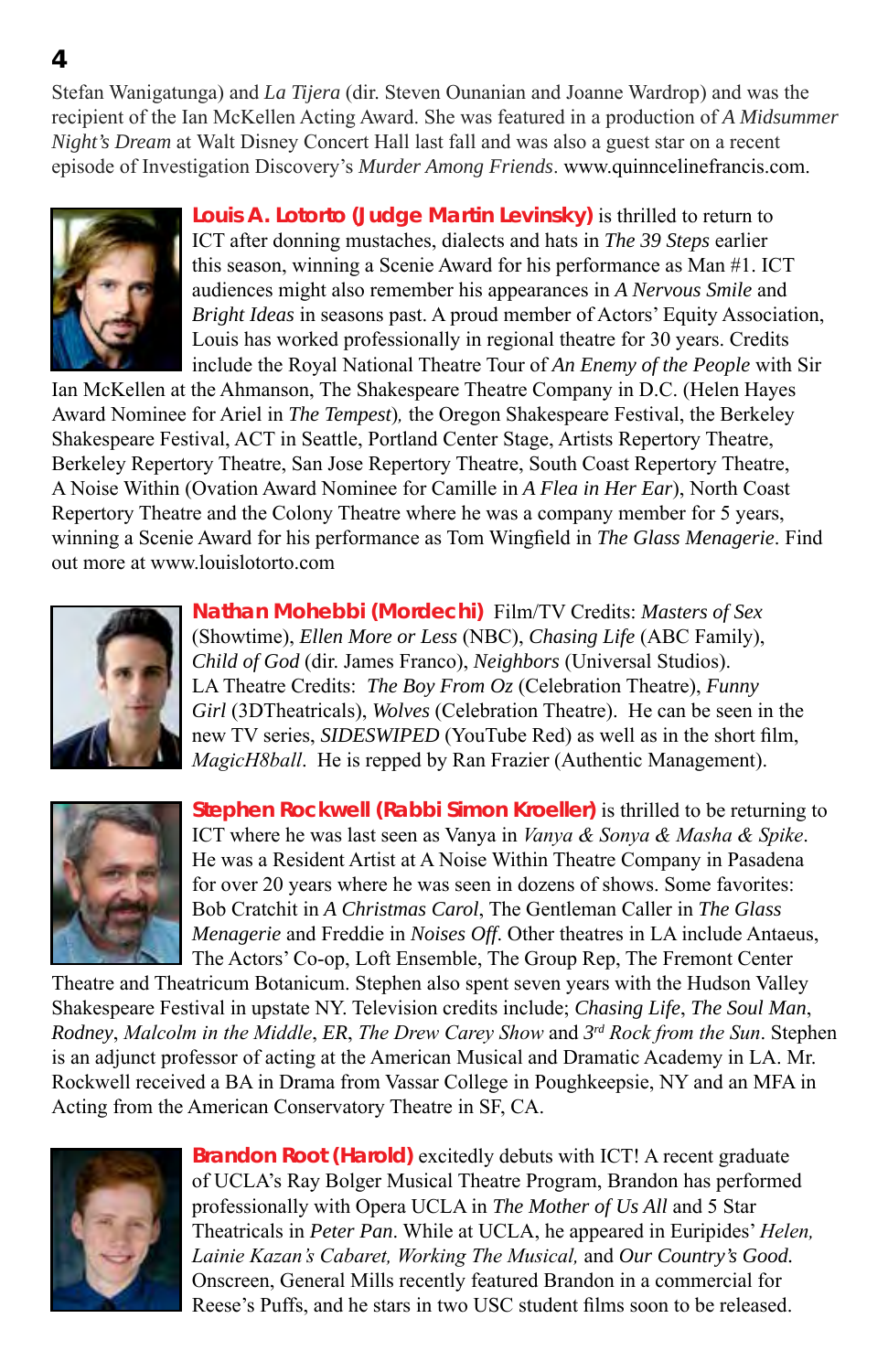"Huge thanks to the creative team, KMR, Michael Donovan Casting, and Carrie Gibson! **5** Much love to Mom, Dad, Jim, and Bella!" Instagram: @thebrandonroot www.brandonroot.com



**Jon Weinberg (Sol/Leo)** is an LA-based actor and filmmaker and has appeared on stage, film, TV, and the occasional *Doctor Who* audio drama. Select theatre credits include: *Vessels* (Theatre Dybbuk), *Merchant of Venice* (Critics Pick - Action Theatre), *Hamlet* (Nevada Shakespeare in the Park), *Scab* (Gin Joint Theatre). Jon's award-winning feature film and directorial debut, *Funeral Day*, was released by Random Media this Summer and is now available on all the usual digital platforms (iTunes, Google Play, Amazon,

etc). Jon studied theatre at the University of British Columbia and continued his training at the London Academy of Music & Dramatic Art, and the Atlantic Theater Company (founded by David Mamet and William H. Macy). Jon is excited to be making his ICT debut with *A Splintered Soul*.

**Yuri Okahana (Set Design)** is an experimental scenographer based in Los Angeles, CA. She also is a resident scenic designer and teaches Scenic Design class at Westmont College. Recent design credits include; *Phantom Tollbooth* at SCR's conservatory, *Die Fledermaus* at New Vic Theater, *Pride and Prejudice*, *The Resistible Rise of Arturo Ui,* at Westmont College, *In Kings and Fools* and *Sweet Texas Reckoning* (Best Theater list of 2016 by OC Register) with Pandora Productions, *All American Gender F\*\*K Cabaret, DARKSIDE* (U.S. Premiere ), and *Pink Milk* (West Coast Premiere) with The Garage Theater, *The Boy From OZ* (Ovation Award Best Musical Production Winner) with Celebration Theater and many more. MFA in Scenic Design from CSU, Long Beach. www.yuriokahana.com

**Donna Ruzika (Lighting Designer)** has had the pleasure of designing *Cardboard Piano, Daddy Long Legs, Silent Sky, Uncanny Valley, Shipwrecked!, Abigail/1702, Walk in the Woods, End of the Rainbow, Trying, Flyin' West, Let's Misbehave, Don't Dress for Dinner, Red, Around the World in Eighty Days, Ghost-Writer, The Fix, The Robber Bridegroom, Loving Repeating, Loot,* and *1940s Radio Hour* for ICT. For the Utah Shakespeare Festival, she has designed two summer seasons in the new Engelstad Shakespeare Theatre, seventeen summer seasons in the outdoor Adams Shakespeare Theatre; and four fall seasons in the indoor Randall Theatre. Donna has also created lighting for South Coast Repertory, Kansas City Repertory, Laguna Playhouse, The Colony Theatre, the Alabama Shakespeare Festival and FCLO, where she designed over 100 musicals as Resident Designer. For the past twelve summers, Donna has been the associate lighting designer for the Los Angeles Philharmonic's summer musical at the world-famous Hollywood Bowl, plus the 2013 *The Simpson's Take the Bowl* and the 2017 *The Muppet's Take the Bowl*. Her award-winning lighting has also been seen in Barcelona, Spain; Bogota, Columbia; and Cairo, Egypt. Thank you to Tom for his love and support.

**Kim DeShazo (Resident Costume Designer)** Local theatres that have showcased her work include the Hollywood Bowl, the Falcon Theatre, Shakespeare Festival/LA, L.A. Opera, Pasadena Dance Theatre, Long Beach Opera, Theatricum Botanicum, the Odyssey Theatre, Andak, College of the Canyons, Long Beach City College, Mt. San Antonio College and Cal State Dominguez Hills. Other L.A. based projects have included industrial shows for Nike, Adidas, Skechers, Cherokee and Diesel clothing. Commercials include AFLAC, Best Buy, DirecTV, Hewlett-Packard, McDonald's, Mattel and Target. Television and film credits range from The Real and an Ozzy Osbourne variety show, to the Academy Awards and work for the Disney Channel. Kim teaches at El Camino College.

**Dave Mickey (Sound Designer)** has designed sound, video, interactive, and lighting for theatre productions at Off-Broadway's Theatre Row, 59E59 NYC, Virginia Stage Company,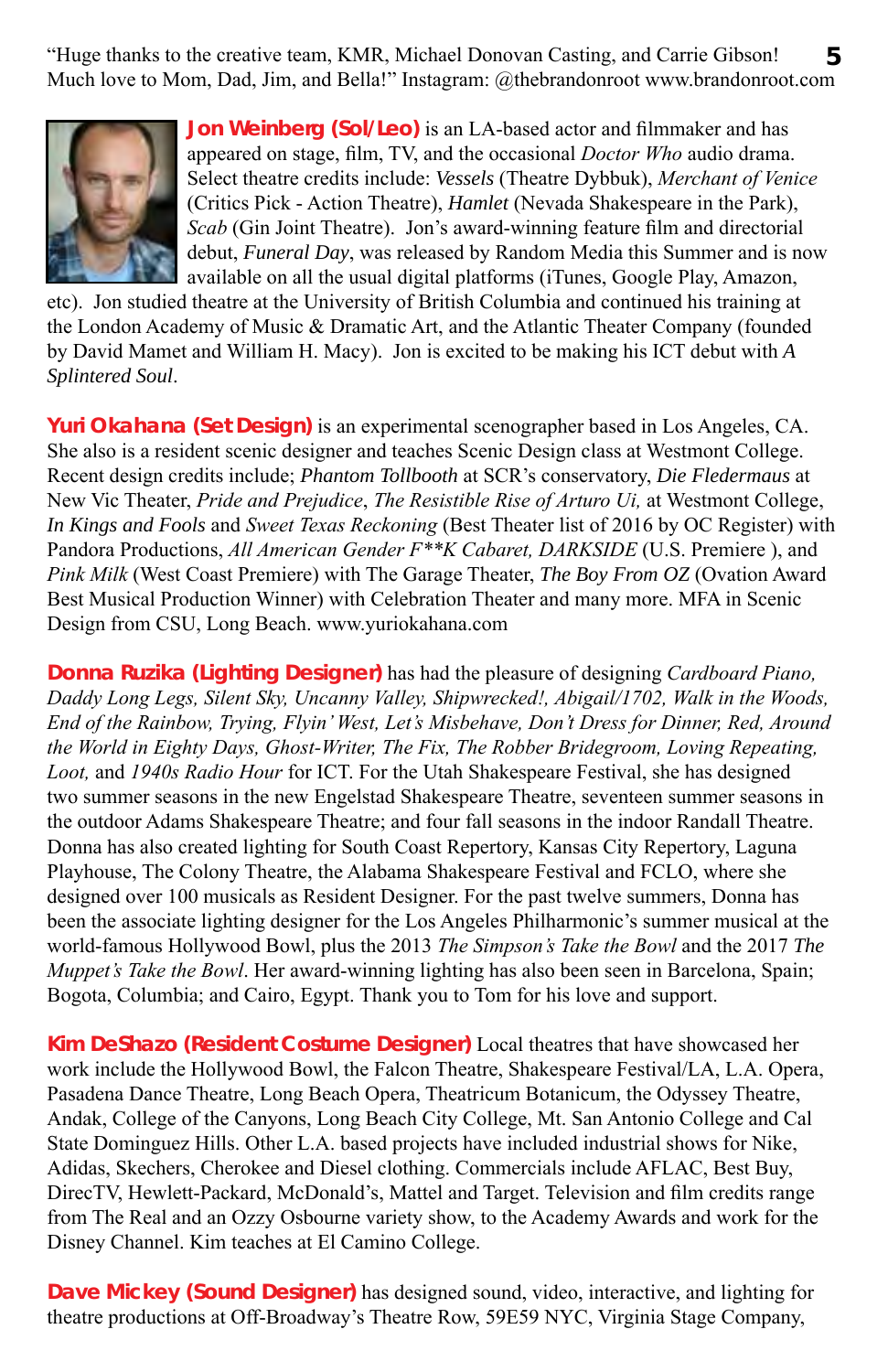International City Theatre, The Colony Theatre, The Rubicon Theatre, Laguna Playhouse, South Coast Repertory, the Chance Theatre, the Blank Theatre, and Syzygy theatre. Mr. Mickey is a Co-Host of THE CUE podcast about show control. He won the 2014 NAACP Best Sound Design for BREATH & IMAGINATION and the Robert E. Cohen Sound Achievement Award, a national award in sound design sponsored by USITT, three Editor Choice Awards from the Maker Faire, Honorable Mentions for the Garland Awards, Outstanding Achievements by StageSceneLA.com and nominations for the LA Weekly Theater Awards. Mr. Mickey holds an MFA from the California Institute of the Arts (CalArts) and is the Chair of the Department of Theatre and Dance at CSUF.

**Patty and Gordon Briles (Resident Property Designers)** have joined their artistic skills as Property Designers for ICT. Gordon's three-dimensional work in ceramics and fine arts and Patty's work in theatre, design and illustration have enabled them to collaborate on both property and set dressing. With the assistance of their son, Christopher, it has been an ongoing family production. Their work has included award-winning designs and Ovation nominations as producers as well as designers for theatre and Emmy nominations for television. Their theatre work has been seen at (Inside) The Ford Theatre, John Anson Ford Amphitheatre, the Odyssey, the Edgemar and The Matrix. Both work with young artists at Loyola and El Camino College.

**caryn desai (Artistic Director/Producer)** is an award-winning director with awards and nominations from LA Drama Critics Circle, LA Weekly, Drama-Logue, Robby, Ovation and NAACP for her productions. Recent directing: *Cardboard Piano, Uncanny Valley, Doubt, Other Desert Cities, Red, God of Carnage, The Old Settler, Loving Repeating, The Clean House, Backwards in High Heels,* and *Dinah Was* (most L.A. Ovation award nominations). Selected credits: "*Master Harold"…and the boys. Visiting Mr. Green, Having Our Say, Beast on the Moon, Home, A Shayna Maidel, A Raisin in the Sun, Shakuntala* (also adapted by her), *Rashomon. Our Town, The Importance of Being Earnest, A Piece of My Heart, Joe Turner's Come and Gone, Contradictions* (her original work), *Lysistrata, Antigone, Agamemnon,* and *Oedipus.* Musicals: *Raisin* (LADCC "Best Production"), *Joseph and the Amazing Technicolor Dreamcoat, Swinging on a Star, Once on This Island, Bed and Sofa, Frankenstein, Lies and Legends, Tapestry,* and *Romance/Romance.* caryn is a member of the Stage Directors and Choreographers Society. She has an MFA in directing from UC Irvine, a BA from CSU Long Beach in acting and directing, and a certificate from the Royal Academy of Dramatic Art, London. She also has certificates in Arts Administration, Marketing and Fundraising. With a full Fellowship, she completed an Executive Program at Stanford University's Graduate School of Business as one of fifty arts leaders in the nation selected for the initial program. Additionally, she completed an Executive Coaching Program through the Hudson Institute, Santa Barbara. She has served on grant panels for the county and city and as a speaker/panelist for the SRO Theatre Conference at USC on Best Practices, the Technical Theatre Conference about the role of a director, and more. She represented ICT as a National Participant for the Listening Post Project with Johns Hopkins University and was named "Enterprising Woman in the Arts" in Long Beach. caryn was honored with the "We Can Do It" Award from the Rosie the Riveter Foundation and nominated as an Amazing Woman in the Arts. She taught college for more than twenty years and received the Distinguished Alumni Award from Long Beach City College. She served as a Dramaturgical Responder for the graduate playwriting students at USC and served as Vice Chair for the LA Producers League for Large Theatres. In 2016 she was the keynote speaker at the Disneyland Hotel for INTIX. That same year she accepted the L.A. Drama Critics Circle Award for Outstanding Season and was recognized as a 2016 Community Hero by the African American History & Cultural Foundation. Most recently she

**<sup>6</sup>**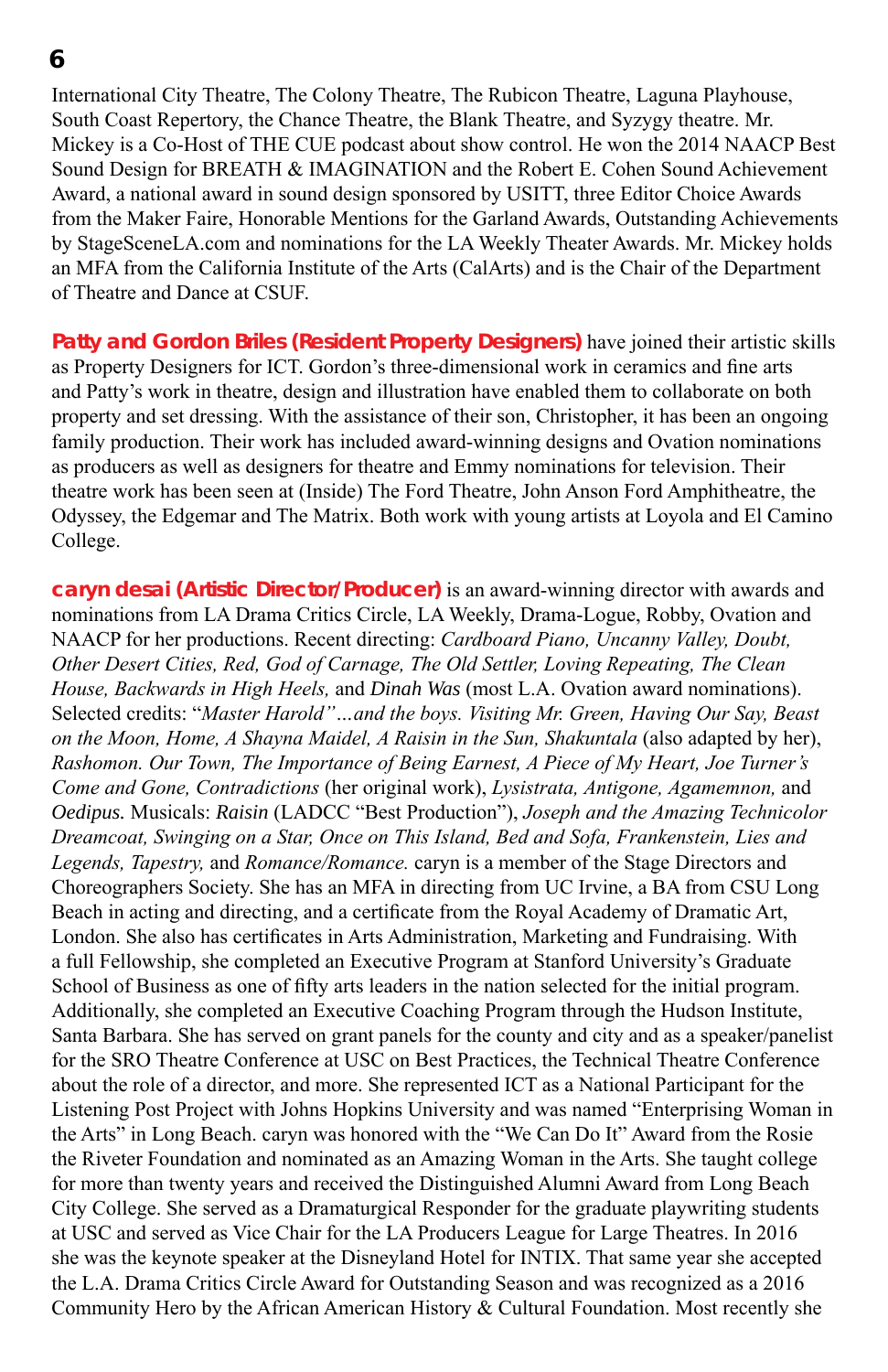was named Distinguished Alumna from the College of the Arts for 2018 from California State University, Long Beach.

**John Freeland, Jr. (Stage Manager)** Productions include: *Daddy Long Legs* directed by Mary Jo DuPrey (ICT), *Home* directed by Gregg Daniel (ICT), *The Sweetheart Deal*  written & directed by Diane Rodriguez, Tegan Summer's *Marilyn! A New Musical; Ojai Playwrights Conference* (Robert Egan, Artistic Dir.)*, Romeo and Juliet* (Shakespeare Centre of Los Angeles), Lynn Manning's *Weights* directed by Robert Egan*, Bloodletting* directed by Jon L. Rivera (AVT). Contra-Tiempo Urban Latin Dance Theatre, Edinburgh Festival Fringe, International Theatre Festival of the Blind and Visually Impaired (Zagreb, Croatia); Riverfront Jazz Festival (Dallas, TX), JazzAntiqua Dance & Music Ensemble. Directing credits include: Watts Village Theatre Company's *Riot/Rebellion* (Skirball Cultural Centre), *Shoot* (Zagreb, Croatia), *Krip Hop Nation-Where Are My Cripple Homies At* (Rosenthal Theatre at Inner City Arts)*,* Sloan Robinson's play *Bananas: The Day in the Life of Josephine Baker.* Working with the Unusual Suspects Theatre Company as a teaching artist, Mr. Freeland has worked with incarcerated youth, and in middle schools and high schools assisting youth in writing their plays for performance. Born & raised in Middletown, CT. He attended Wesleyan University.

**Michael Donovan, CSA (Casting Director)** This is Michael's 18h season as resident casting director at ICT, and he has cast over 100 shows here. Michael is the recipient of 7 Artios awards, given by the Casting Society of America for Outstanding Achievement in casting. Michael has also cast shows produced at the Ahmanson Theatre, the Hollywood Bowl, Pasadena Playhouse, Walt Disney Concert Hall, the Geffen Playhouse, the Getty Villa, the Valley Performing Arts Center, Laguna Playhouse, La Jolla Playhouse, the Falcon Theatre, Ebony Repertory Theatre, Ensemble Theatre of Santa Barbara, San Francisco Symphony, Arizona Theatre Company, Arkansas Rep, Kentucky Shakespeare Festival, Indiana Rep, the Alliance Theatre and the Tennessee Performing Arts Center. Michael is also the Co-Artistic Director for Reprise 2.0. Michael's other credits include numerous films include the upcoming "Man Camp," over 1,200 commercials, and several TV series including *Blood Relatives* and *Murder Among Friends*.

**Shashin Desai (Founding Artistic Director/Producer)** led ICT throughout its first 25 seasons, guiding over 120 productions to its stage and winning over 200 awards for himself and the theatre while running the company in the black for 22 out of 25 years. After ICT's Silver Jubilee Season, in March 2011, Shashin stepped down passing the baton to the new generation of leadership. Since 2011, the same skills he used to visualize stories on stage with trained actors, physical compositions, and use of color and light are the same skills he is now applying to his singular focus - Photography, devoting his time to an art book project, ASIA CONNECTIONS: COMPELLING FACES AND IMAGES IN SEARCH FOR STORIES. To that end, the past seven years have involved extensive travel to India, Thailand, China, Vietnam, Cambodia, Turkey, Bhutan, Nepal, Myanmar, Japan, Sri Lanka, Morocco, Australia, New Zealand, Denmark, Norway and Sweden. According to him, "Many more countries to travel, many more moments to capture." The journey continues. To see his captivating work please go to his website below and share your thoughts on his work: www.shashindesaiconnections.com

*As a courtesy to the actors onstage and to your fellow audience members, please turn off your cell phone, beeper or any electronic device that might make noise during the performance. Also, if you use your cell phone during intermission, please ensure that your phone is turned off before you re-enter the auditorium. Thank you for your cooperation!*

**7**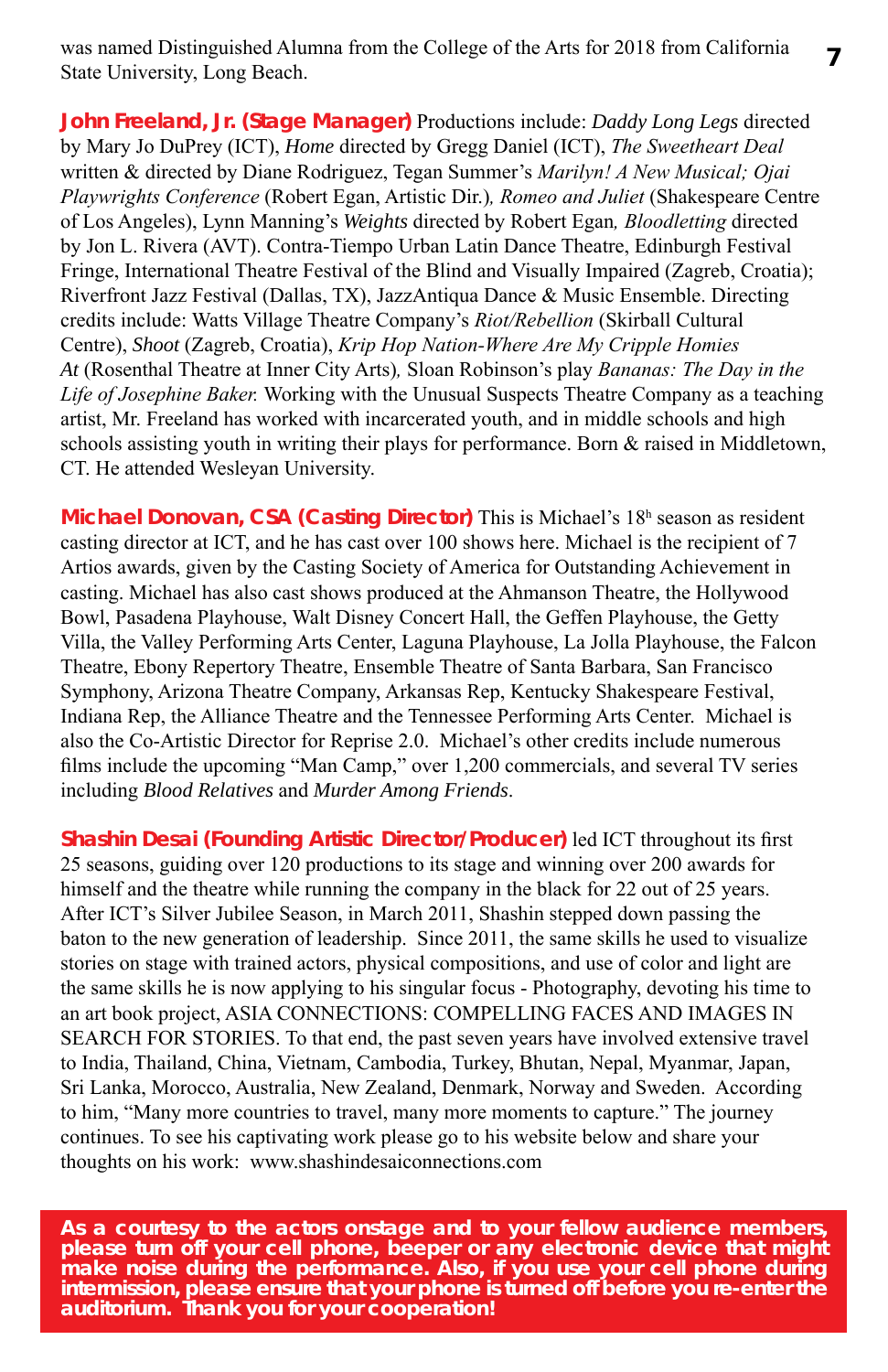#### **We are grateful to the following companies and organizations for their contributions and support of International City Theatre:**





ICT is supported, in part, by the Los Angeles County Board of Supervisors through the Los Angeles County Arts Commission









Actors' Equity Foundation Arts Council for Long Beach Evalyn M. Bauer Foundation      The City of Long Beach Comerica Bank Nick Edwards – Queen Beach Printers Employees Community Fund of Boeing California Epson America Gazette Newspapers – Media Sponsor Green Foundation Bess J. Hodges Foundation Housing Opportunities Program for the Elderly, H.O.P.E. Katy Stone Memorial Fund Kiwanis Long Beach L'Opera Ristorante Long Beach Area Convention and Visitors Bureau Long Beach Business Journal – Media Sponsor Long Beach Rotary Los Angeles County Arts Commission Michael's on Naples   National Endowment for the Arts The Earl B. and Loraine H. Miller Foundation The Kenneth T. and Eileen L. Norris Foundation   Park Bixby Tower, Inc. The Ralph M. Parsons Foundation The Port Of Long Beach Performing Arts Live – Media Sponsor Press-Telegram – Media Sponsor The Shubert Foundation, Inc. SMG – Long Beach Convention and Entertainment Center Straight Talk TV – Media Sponsor Dwight Stuart Youth Fund U.S. Bank Foundation Union Pacific Utopia Restaurant Valero

*Supported in part by a grant from the Arts Council for Long Beach and the City of Long Beach*

**THE VIDEO TAPING OR MAKING OF ELECTRONIC OR OTHER AUDIO AND/OR VISUAL RECORDINGS OF THIS PRODUCTION OR DISTRIBUTING RECORDINGS ON ANY MEDIUM, INCLUDING THE INTERNET, IS STRICTLY PROHIBITED, A VIOLATION OF THE AUTHOR'S RIGHTS AND ACTIONABLE UNDER UNITED STATES COPYRIGHT LAW. FOR MORE INFORMATION, PLEASE VISIT: WWW.SAMUELFRENCH.COM/WHITEPAPER**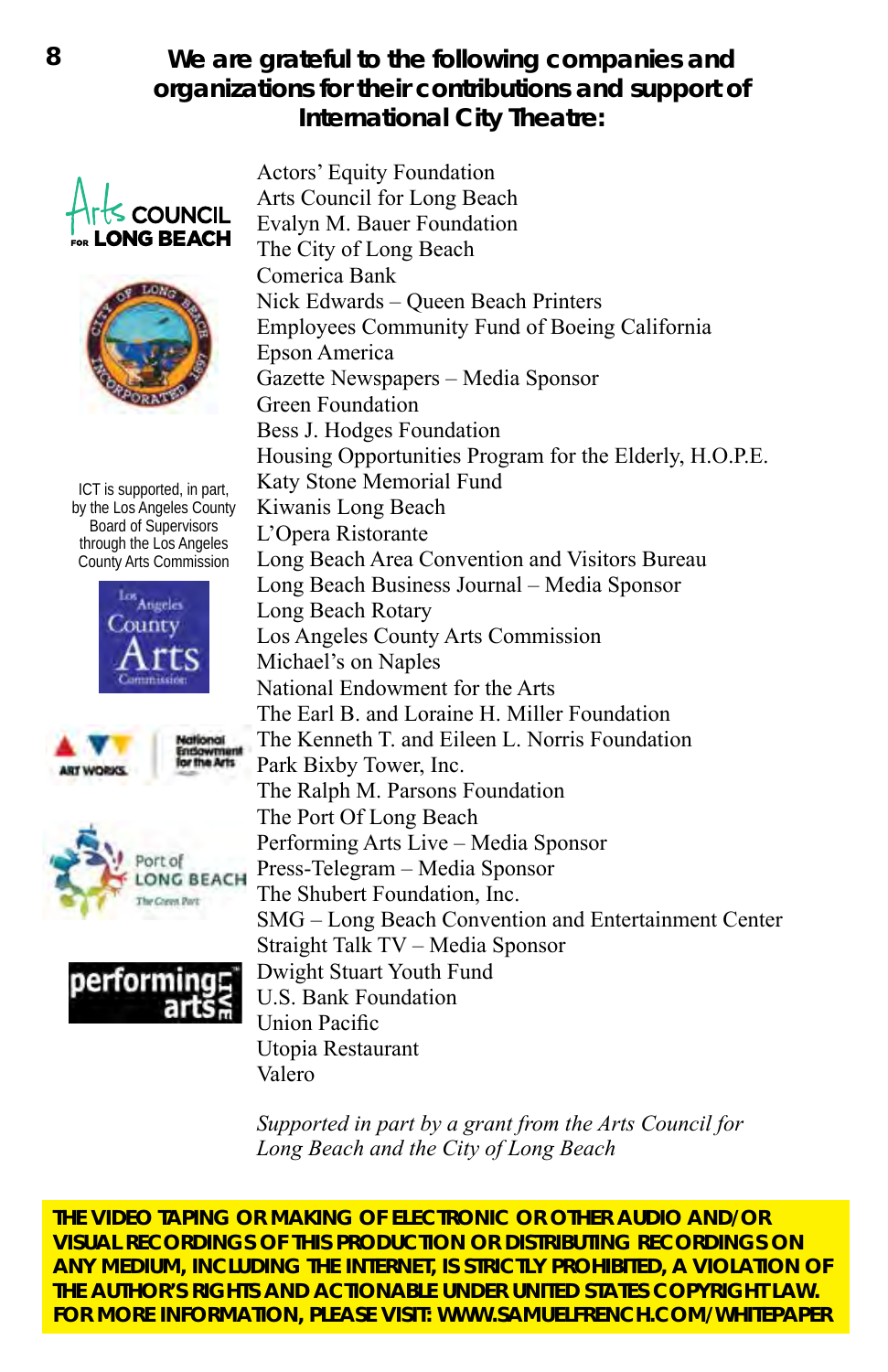

# **A big thank you to our 2018 Celebrity Circle. Their continued support for the work of ICT is very much appreciated.**

#### **Founder**

Jim & Loraine Ackerman Family\*

#### **Producer**

Dr. Matthew & Roberta Jenkins Amy & Rich Lipeles Don & Marlene Temple\* Temple Family Foundation

#### **Associate Producer**

Gerda & Dr. Harold W. Seifer Susan Stuhlbarg

#### **Director**

Seymour & Reva Alban Lyn & John Pohlmann Leo & Judith Vander Lans Loyd & Ginnie Wilcox

#### **Star**

Louis & Elizabeth Altman Donovan & Nancy Black Cate Caplin Steve Dodge\* Hon. Lena Gonzalez Marilyn Heron Mrs. John Higginson\* John & Carol Hugunin Albert & Elizabeth Jicha

Stephanie Loftin & Reba Birmingham John & Julie Mendell\* David & Diane Reed Schulzman-Neri Foundation Renee B. Simon\*

#### **Leading Role**

Albert & Associates, CPAs Binnie & Jack Berro Barbara Bixby Blackwell Joyce & Alex Bloom John & Marcie Blumberg Dave & Rita Carver Doug & Kathleen Charchenko Ron Chatman Piano Studio of Jennifer Cozens Terri & Ted Furlow Robert & Leslie Galvan Nancy & Bob Latimer Linda Maxwell Dr. Beverly O'Neill\* James & Carol Preusch Stuart & Lillie Scudder George & Michelle Sickinger Leonard & Myrna Simon Jean B. Smith Bennett Traub & Linda Nusbaum Marcus J. Tyson Sandy VandenBerge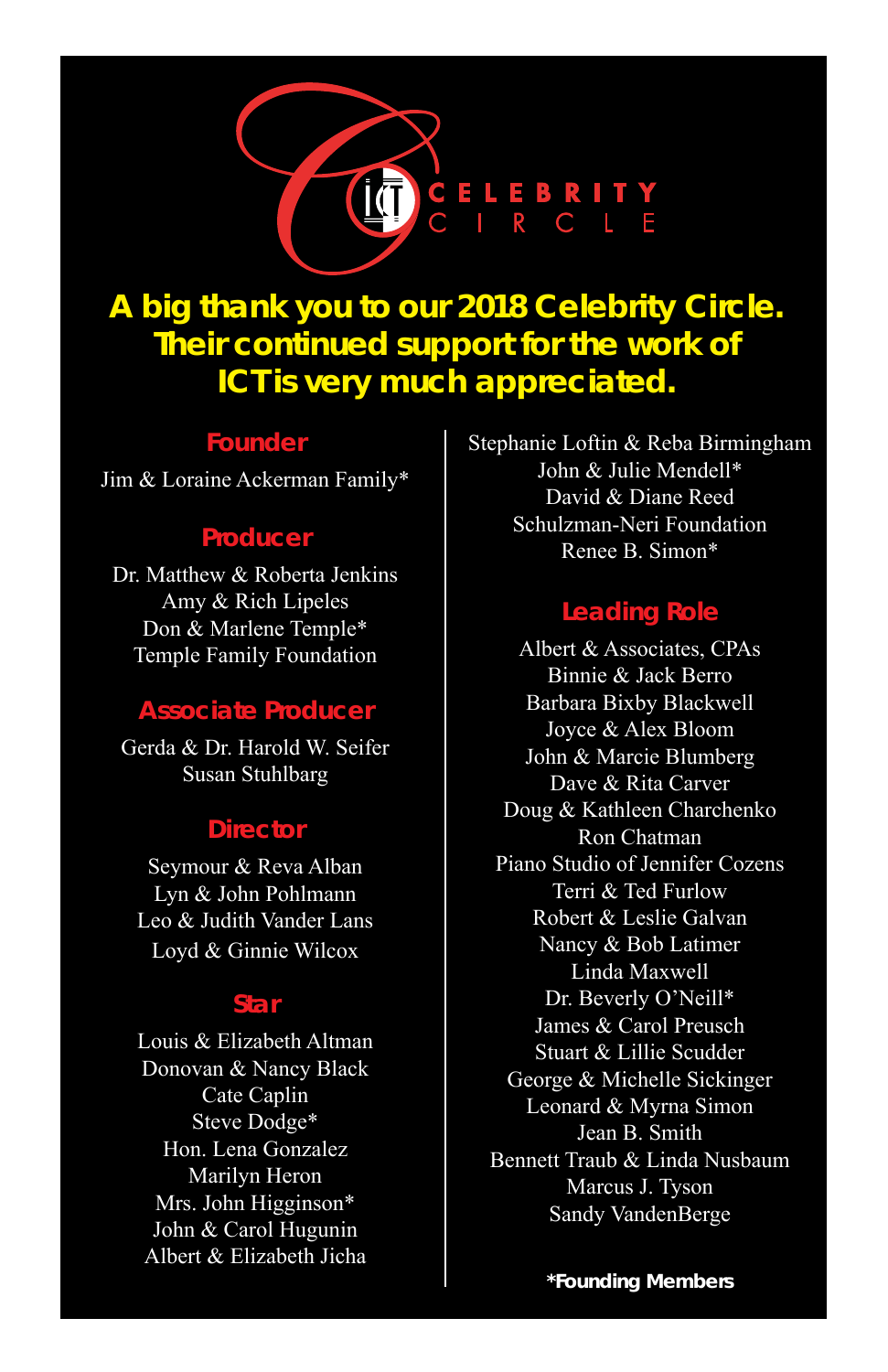#### **2018 Annual Fund Drive Donors We are grateful to our Annual Fund Drive Donors.**

#### **Featured Role**

Jack & Marie Alanen Barbara & Joseph Arico Ed Barad & Carol McCully Nancy Bargmann In Memory of Judy Daponte Paul Diego Gary & Karleen Fox\* Jenny & Martin Fox Kathleen Hansen Joyce & Glenn Howard Linda & Paul Kennard Sandra Kroll Art Levine William & Claire Marmion Claus & Cheryl Marx

Janeice V. McConnell Darrell Newcomb & Jennifer Kennedy Michael R. Oppenheim Edward Parker Myra Roselinsky & Edwina Brown Rodney Sanders & June Ling Grace Martin Sheldon Bob & Kathy Swank Thomas & Eleanor Uyeda Ted Van Boemel & Joan Leb Kim Hall & James Vandever Elise and Alex Warren Stanley & Michele Wilkosz Barbara Wolfe

#### **Supporting Role**

Barbi & Tony Ajemian Gary & Sally Allen Gabriel Antolinez Peter & Janet Austin Kent Azaren Leslie & Joseph Back Jeanne Badgley Ruth Bescoby Thomas & Karol Bilbrough Pamela A. Bleich Ricky & Spike Bragg Chris Brown & Tanya Finney Marlene Brown Frank Buono Brooks Burkhalter, D.C.H. Dr. & Mrs. J. Michael Cahan Theodore F. Carter Judy Carter-Johnson Dr. & Mrs. Joseph Casanova Eldon & Martha Chambers Larry & Kathy Choate Rozanne & Jim Churchill In Memory of Alda Christensen Dr. Thomas Clark\* John & Angela Cleek Diane & Stephen Cohen

William Coleman & Sharon Simon Bill & Carol Collins Anne M. Cook\* Patti Corder Mr. & Mrs. Ronald Costin Evelyn Cozens Sharon & Joe Cutcliffe Diana Cutler Fannie Daly Michael & Susan Dixon Sam & Linda Dragga Bruce & Eileen Edelson Gary & Joan Einstein Jessica & David Feldman Dr. Charles & Mrs. Fisher Georgia & Gary Freedman-Harvey Harvey & Roberta Friedman Jim Goodin & Pat Mills Michael & Susan Gray Carol Greenberg Norma & Gary Greene Bill & Judy Griffith Sara J. Guentz Dawn Haldane & Art Lim James & Jorene Hankla Daniel & Lauren Harper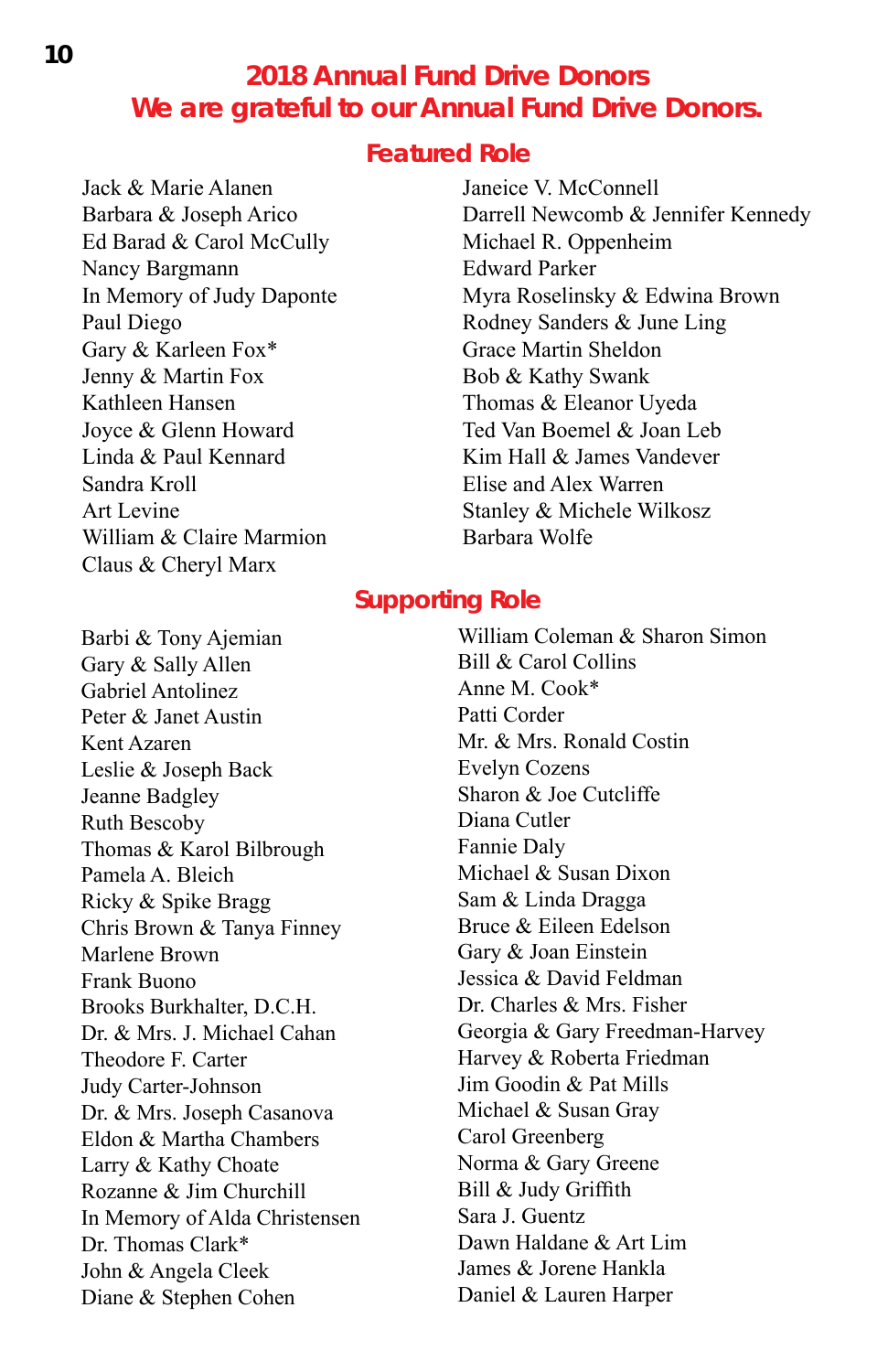William, Madeleine, & Barbara Haskett Patricia & Michael Hausknost Chuck & Nancy Hegelheimer Benjamin & Linda Henry Gary Herman & Robin Franko Dr. Carol R. Herzlinger, DDS Carol J. Hesse Arline R. Hillinger Christopher J. Hogan Carol Howerton Gary & Lynda Hoyt Dan & Kathy Huber Robert Jackson Gene & LeAnn Johnson Margie Johnston Anne Jones Dale & Betty Jorgenson Derek & Mary Ann Kendall Bernie Kessler Joel & Ronna Kizner Hans Kohnlein SISco Business Servies, Inc. Richard & Linda Landes Byron Lane Jo Lee Jay Leff Mr. & Mrs. Eugene Lentzner Vilma Levy & Lucille Sevigny Marcia Lewis Tom & Carolyn Liesy Gerald Locklin Joe Mac Donald Elaine & Tom Marks Judy Mattson Dianne & John McGinnis LaVonne McQuilkin Michael & Eva Meckna Ralph & Jane Mindess Mark & Chriss Mitchell Donald & Delores Munro Bonnie Nash & Donald Wing Kara Nelson Mr. & Mrs. Robert O'Brien Teresa O'Neill\* Philip & Susan Osterlind Linda Palitz Robert & Sharron Parke

Cyrus Parker-Jeannette Abe & Mary Pearlman Tim & Kathy Phelps David & Susan Philips Vicki Poponi & Marc Kaiser Jane & Charles Quest John & Sandra Radine Diane Reush Liz & Roger Reyburn Marjorie & Robert Rivera Jim & Janice Robinson Sharon & Russ Robinson George & Joy Rosenthal Eugene & Shirley Ross Lenore C. Rozner Mr. & Mrs. Herman Rubin Nancy A. Sansum Elizabeth Sax Ruth Schwartz John Sealy, M.D. David Short Stephen Shumaker & Susan Golden In Honor of Myrna & Len Simon Steven & Ronnie Silverstone Warren & Josie Sterling Chris & Linda Taber Els & Leonard Tulman Deborah & Grant Uba Linda Van Couvering & Ann Tyree Margery R. Vandament Charles Veals Mary Ann & Klaus Von Der Horst Ray Ward Gail Wasil & Gerald Miller David D. Werts Virginia Wright Wilky Patty Williams Larry & Kathy Wisinski Dr. Sandy Witzling Winston Wright Bev Yamagata Howard & Jane Yata Connie & Jay Young Audrey Hyde Zahler Ed Zwieback & Mona Panitz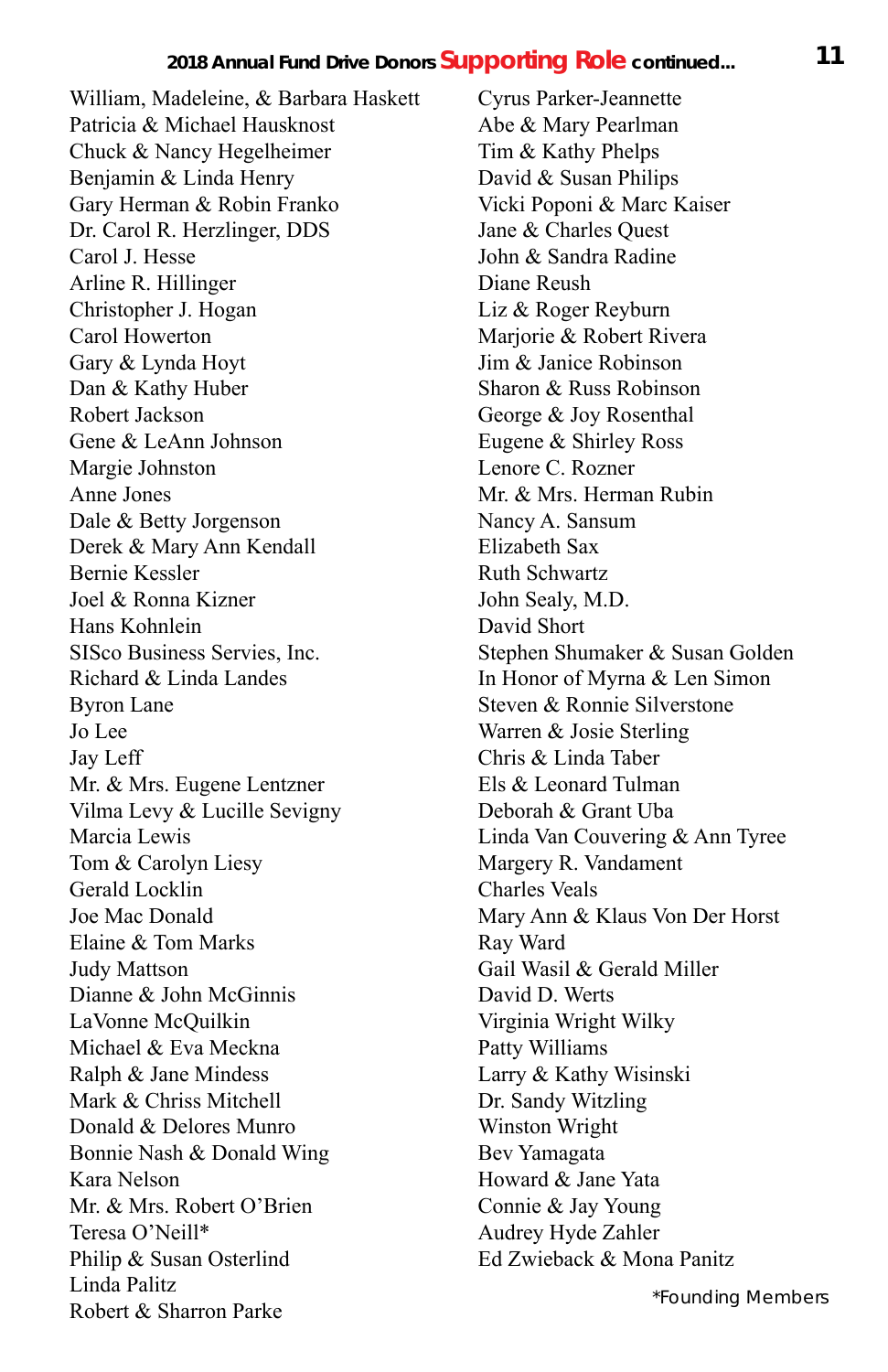#### **Michael's** NAPLES ON. RISTORANTE-

#### BEAUTIFULLY CRAFTED SEASONAL ITALIAN CUISINE

#### **LOCATED ON NAPLES ISLAND IN LONG BEACH**

562.439.7080 MICHAELSONNAPLES.COM

5620 E. 2ND ST. LONG BEACH, CA 90803





Homemade Italian Food, Vegetarian, Vegan, Gluten Free Menu Items Available, Full Bar, Enomatic Vine Serving Machine, Extensive Wine List & Private Dining



562 491 0066 Est 1990 www.lopera.com п Ξ 101 Pine Avenue, Long Beach, CA 90802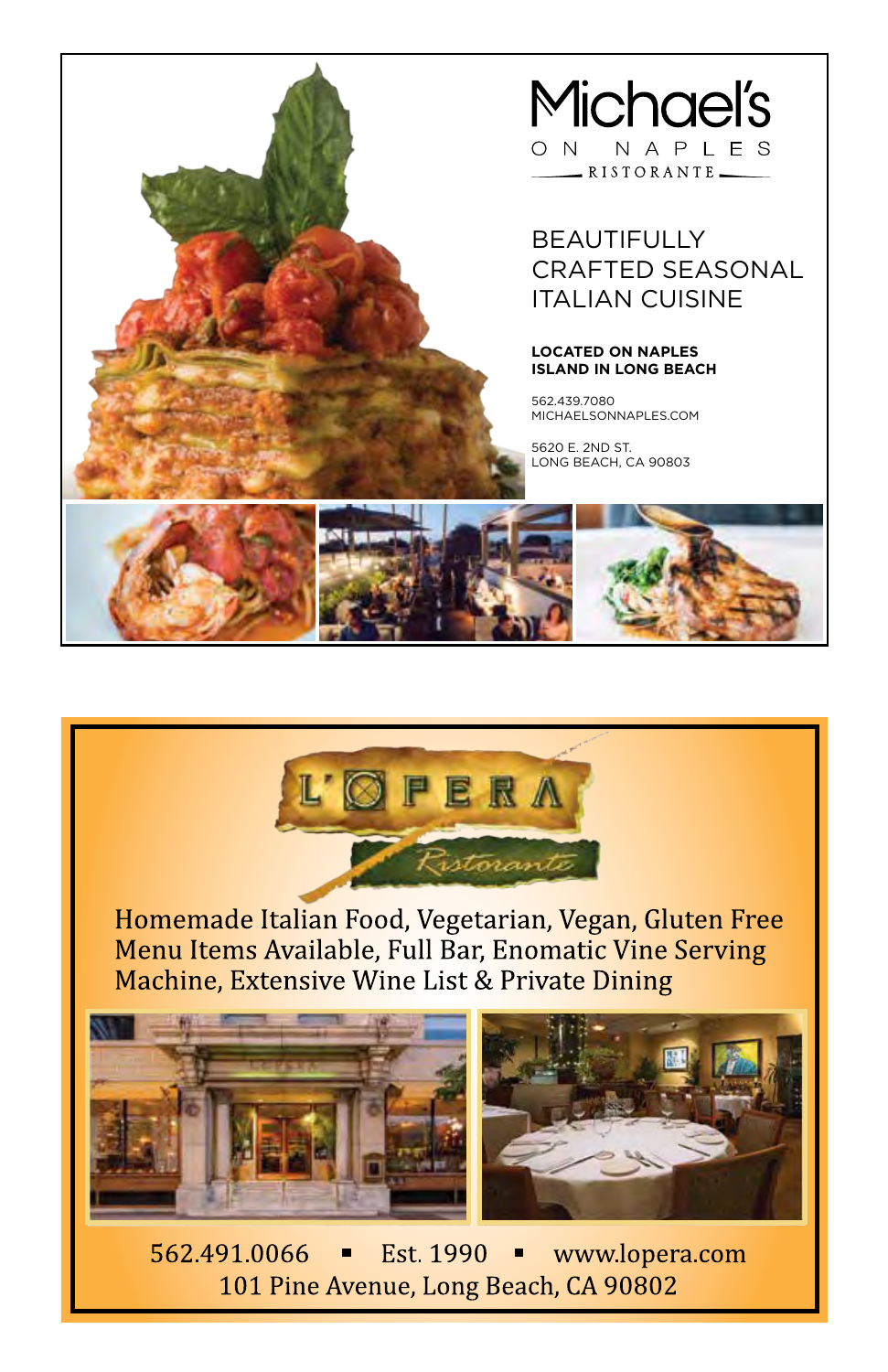

INTERNATIONAL CITY HEATRE 2019 - Our 34th Season

#### Life Could Be a Dream By Roger Bean (Feb 20 - Mar 10)

"Clever, comical and fast-paced. An all-American feel good musical!" - Theatre Reviews Limited, New York

#### Best Musical - Los Angeles Drama Critics Circle

#### Best Musical of the Year - LA Weekly

SH-BOOM! Take a trip with Denny and the Dreamers, a fledgling doo-wop singing group preparing to enter the Big Whopper Radio contest to realize their dreams of making it to the big time! Featuring such classic songs as "Fools Fall in Love," "Runaround Sue," "Tears on my Pillow," "Unchained Melody," "Earth Angel," and of course<br>the title song, Life Could Be A Dream is a musical trip down memory lane that will leave audiences laughing, singing, and cheering!

#### The Price By Arthur Miller (May 8 - May 26)

"... One of the most engrossing and entertaining plays that Miller has ever written. It is superbly,

even flamboyantly theatrical." - The New York Times

#### NOMINEE: 1968 Tony Award for Best Play

#### WINNER: 1968 Outer Critics' Circle Award - Outstanding Play

In a New York brownstone marked for demolition, two estranged brothers meet to sort through and sell their late father's belongings-a pile of relics and old furniture buried by a lifetime worth of family baggage. The resulting confrontation leads them to examine the events and qualities of their very different lives and the price that each of them had to pay. Nominated for two Tony awards in 1968. The Price, is a riveting story about the struggle to make peace with the past and create hope for the future.

#### Bestseller by Peter Quilter (Jun 12 - Jun 30)

#### The World Premiere of a New Comedy

This is a funny and original new comedy about writers and how they write - the stories they tell and the secrets they keep. Three young novelists arrive at an isolated cottage where eccentric, mysterious Landlady Maureen offers a Writer's Retreat to help them finish their new books. Shelley is creating a sexy romance set on a desert island, Damien is unleashing a bizarre and blackly comic tale of murder and mayhem, while Alex is staring at a blank page with no idea of how to even start. As the novelists settle into their home, we see their three comical and compelling books suddenly come to life on stage.

#### Beast On The Moon By Richard Kalinoski (Aug 21 - Sep 8)

"Humane, funny, and touching..." - The Independent, London

"Compassionate and humane..." - The New Yorker

#### 5 Mollere Awards, Including "Best Play" - Paris, France (2001)

#### Khorenatsi Medal - the highest Armenian Cultural Award Presented by President on behalf of the country of Armenia, 2005

Aram Tomasian is an Armenian immigrant living in 1920's Milwaukee who has escaped the massacre of 1.5 million Armenians in 1915 by the Turks in his homeland in Eastern Turkey. He wants to make a fresh start and build a new family in the new world to replace the family he lost to the genocide. He selects a mail-order bride and into his life comes an Armenian teenager, Seta, who has also escaped the vicious grip of the Ottoman warlords. He learns that building a marriage and a family is more difficult than he anticipated, but he ultimately succeeds in unexpected and heart-warming ways, Peppered with humor, irony, and bittersweet surprise, theirs is a universal story of hope, healing, redemption, and finally, love.

#### Lady Day at Emerson's Bar & Grill By Lanie Robertson (Oct 16 - Nov 3)

"Original and riveting," - The London Times

"A searing portrait of a woman whose art was triumphant." - OnStage

#### Tony Award Winner! 2014

The time is 1959. The place is a seedy bar in Philadelphia. An audience sits waiting, not knowing that they are about to witness history as the legendary chanteuse steps into the spotlight for the last time, four months before her death at age 44. Lady Day at Emerson's Bar & Grill is full of heart-melting numbers like "God Bless the Child", "Strange Fruit", and "What a Little Moonlight Can Do". Billie Holiday bares her loves and losses in this intimate and stunning Tony Award-winning Broadway musical.